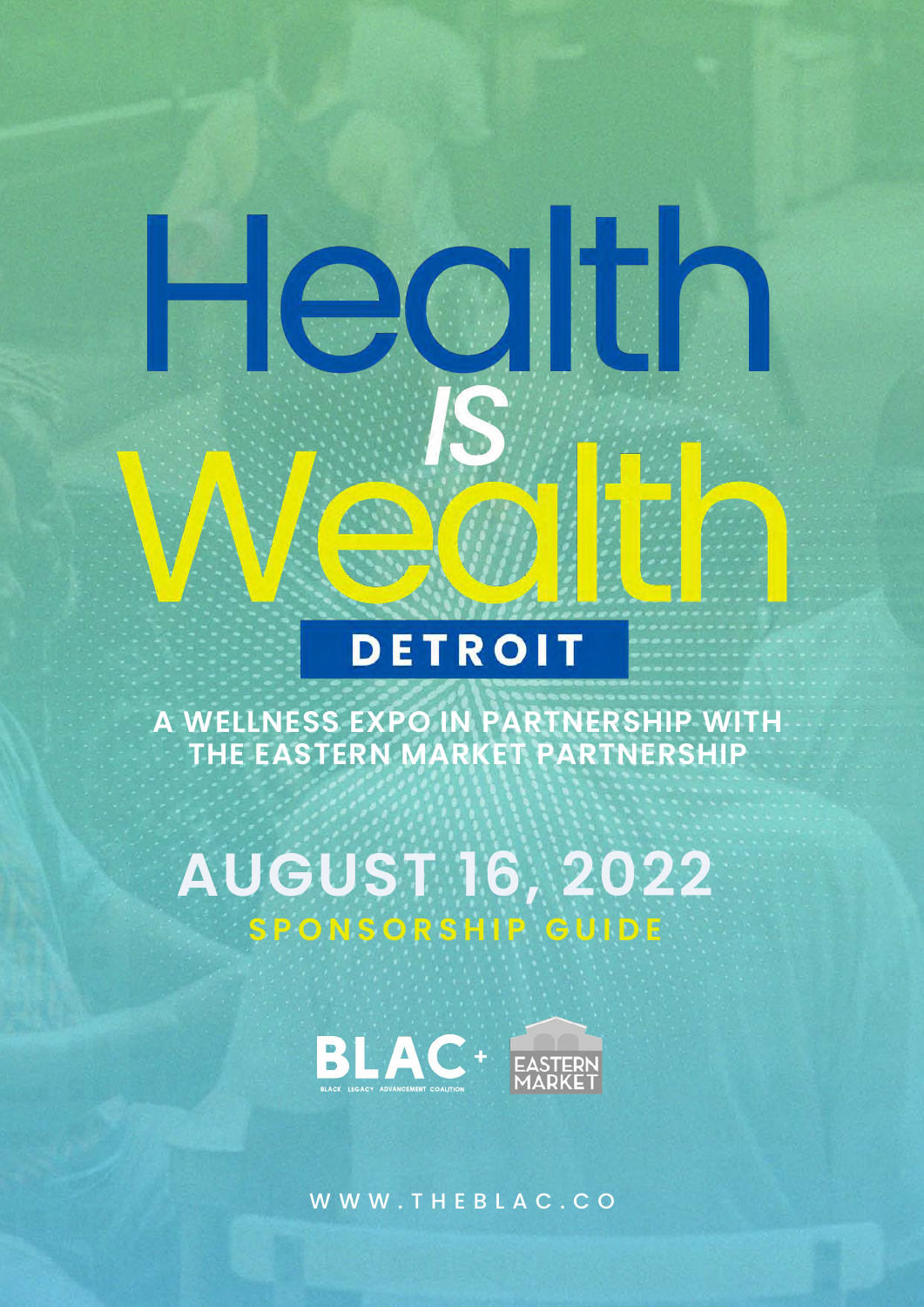WWW.THEBLAC.CO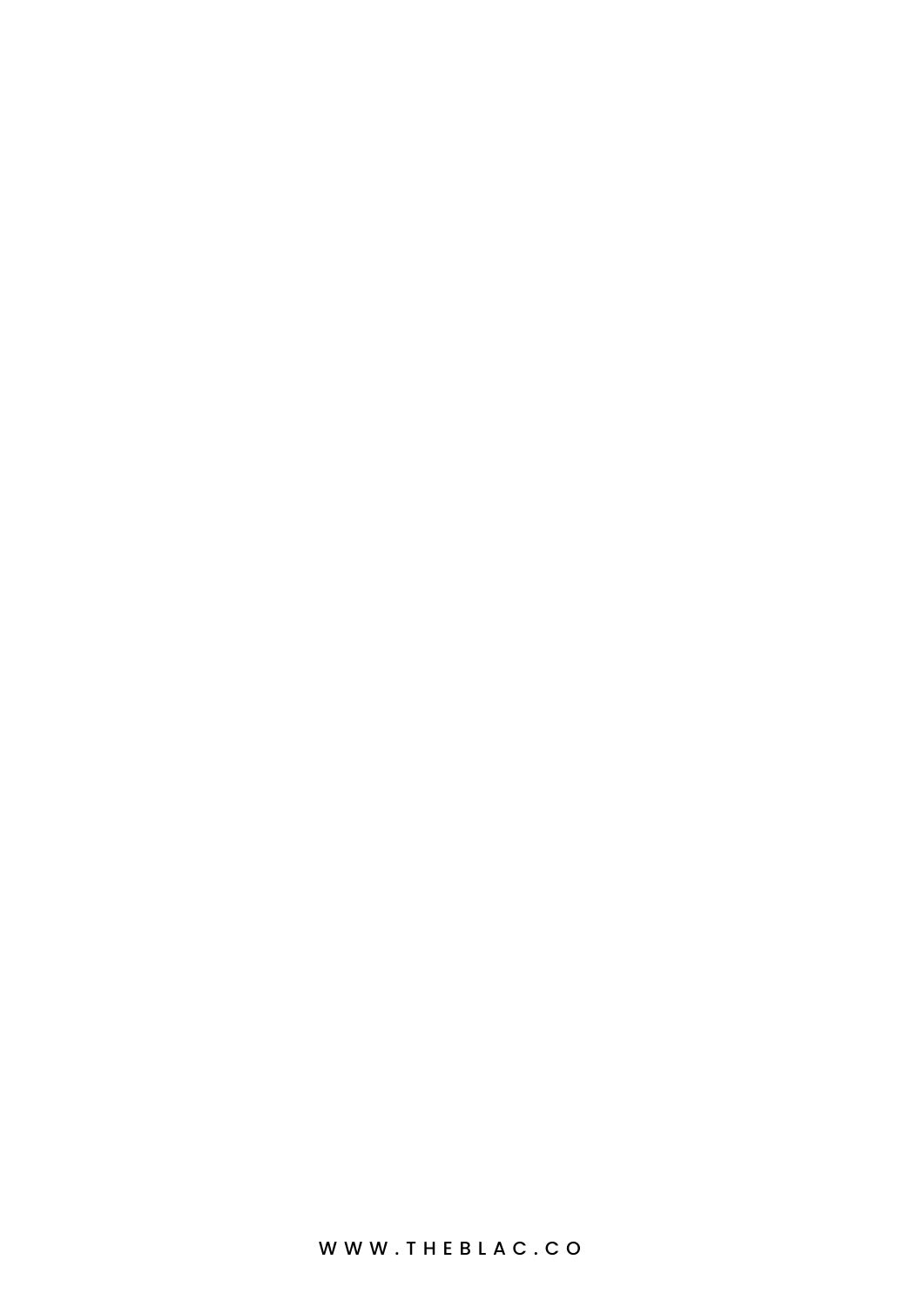



#### ABOUT THE HOST

The Black Legacy Advancement Coalition is a movement that builds Black power by providing education and resources that uplift our communities. Bringing some of the brightest and most diverse minds in the country together, we research the state of the Black community to develop tactical strategy that will empower America's Black ethos. Through strategic methodology, we work to dismantle systematic racism by creating systemic change, opportunity, and equity for African-Americans.

## ABOUT THE EVENT

Health Is Wealth – Detroit is the premier gathering for Detroiters who desire to experience a celebration of wellness in community. On Tuesday, August 16, 2022, Detroiters and friends are invited to share in a day of festivities at the city's Eastern Market, highlighting the importance of wellness in our everyday lives. There will be live music, entertainment, wellness exhibits, wellness vendors, informative panels and conversations, great food, free health screenings, fitness experiences, as well as activities for youth and children. The entire day will be a come and go atmosphere, making it accessible for the general public and all ages. We encourage those working throughout the day to take your lunch with us. Employers are encouraged to become wellness partners with Health is Wealth by endorsing a 1-hour wellness break for their staff to visit the expo during the day. Come out looking to have a good time, and to experience wellness in a vibrant, fun-filled atmosphere!

## EVENT DETAILS

Date: Tuesday, August 16, 2022 Time: 9AM to 8PM Location: Eastern Market 2934 Russell St, Detroit, MI 48207, Shed 3 Attire: Casual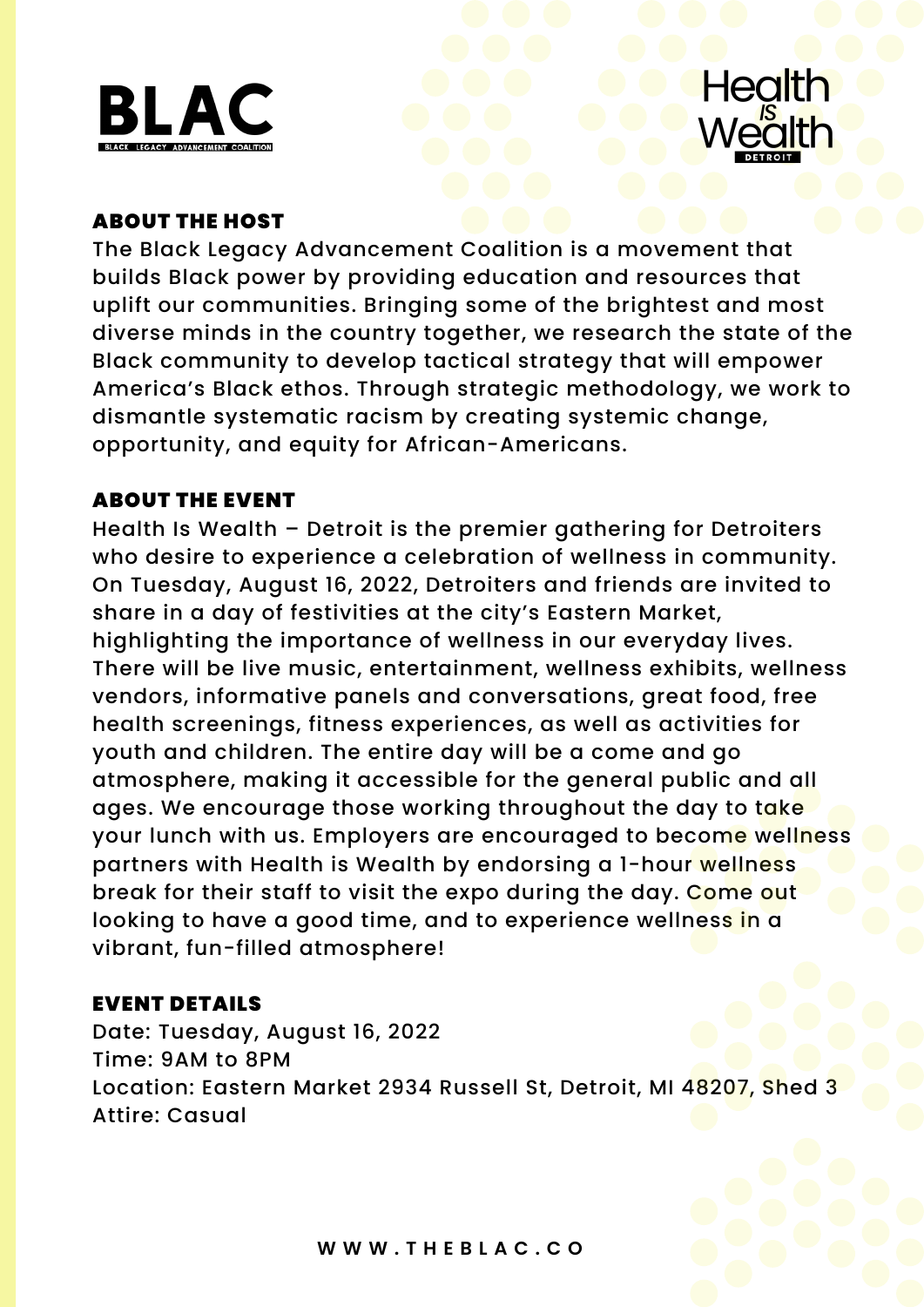



#### SPONSORSHIP PACKAGES

#### **Bronze - \$500.00**

- Company logo included on website, print collateral, and event advertisement
- Standard Vendor Location

#### **Silver - \$1,000.00**

- Company logo included on website, print collateral, and event advertisement
- Stage Mention
- Standard Vendor Location

#### **Gold - \$2,500.00**

- Company logo included on website, print collateral, and event advertisement
- 3-minute stage opportunity to present a wellness moment to the live audience
- Media promotion in association with the event (1 social media post)
- Standard Vendor Location

#### **Platinum Sponsor - \$5,000.00**

- Company logo included on website, print collateral, and event advertisement
- 10-minute stage opportunity to present a wellness discussion to the live audience
- Media promotion in association with the event (2 social media posts)
- Premium Vendor Location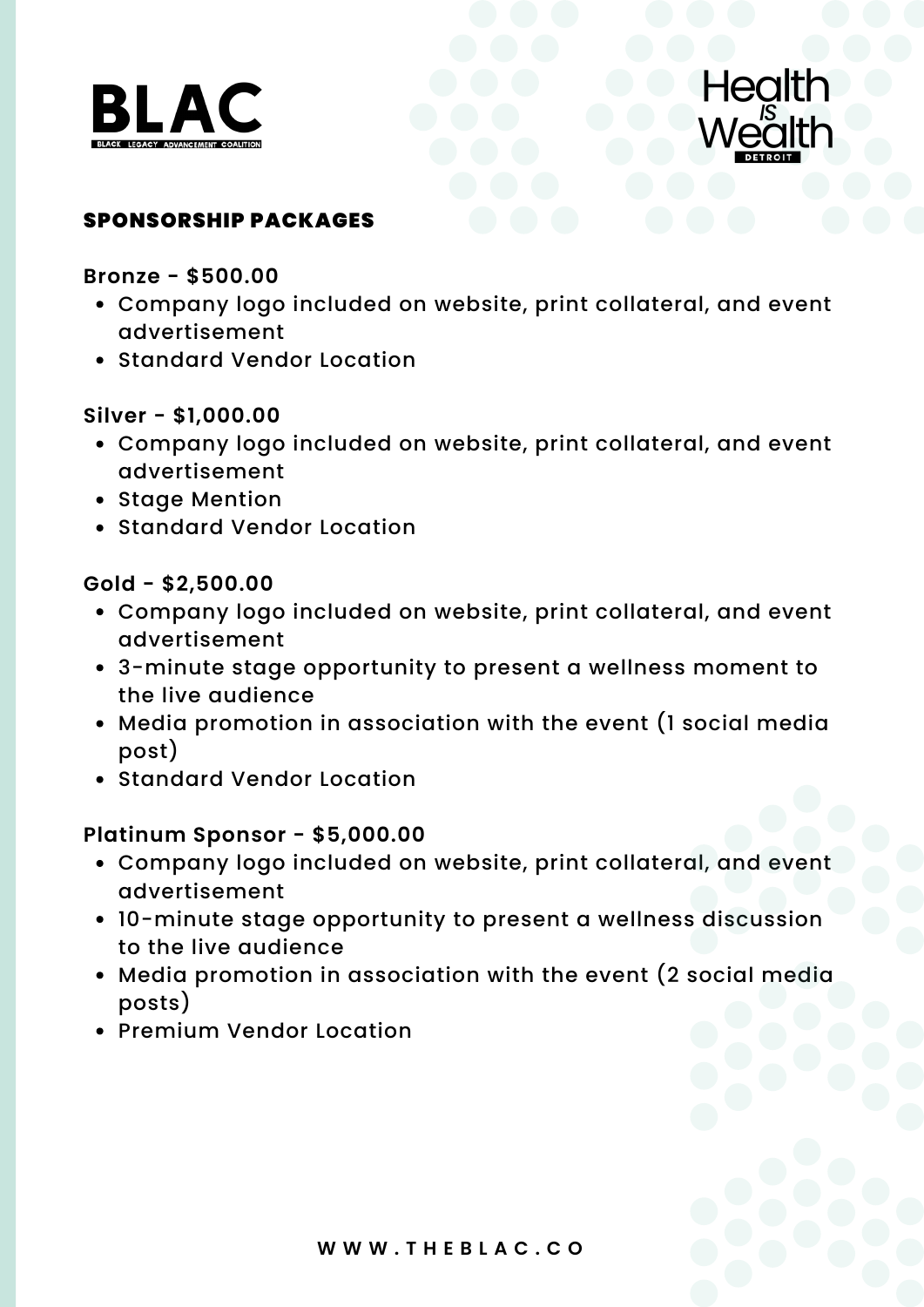



## **Double Platinum Sponsor - \$10,000.00**

- Company logo included on website, in all print collateral, and event advertisement
- 15-minute stage opportunity to present a wellness discussion to the live audience
- Media promotion in association with the event (2 social media posts, 1 live video plays)
- Shed 3 Exhibitor location for showcase opportunity to event registrants

## **Titanium Sponsor - \$15,000.00**

- Company logo included on website, print collateral, and event advertisement
- 20-minute stage opportunity to present a wellness discussion to the live audience
- Media promotion in association with the event (3 social media posts, 2 live video plays)
- Premium Shed 3 exhibitor location for showcase opportunity to event registrants

## **Diamond Premier Sponsor - \$25,000.00**

- Company logo included on website, print collateral, and event advertisement
- 1-hour of cumulative time to present to the event's live audience
- Media promotion in association with the event (5 social media posts, 3 live video plays)
- Main Shed 3 feature exhibitor location for the central showcase to event registrants
- Radio and television verbal acknowledgement with local news
- Gift bag branding for all registrants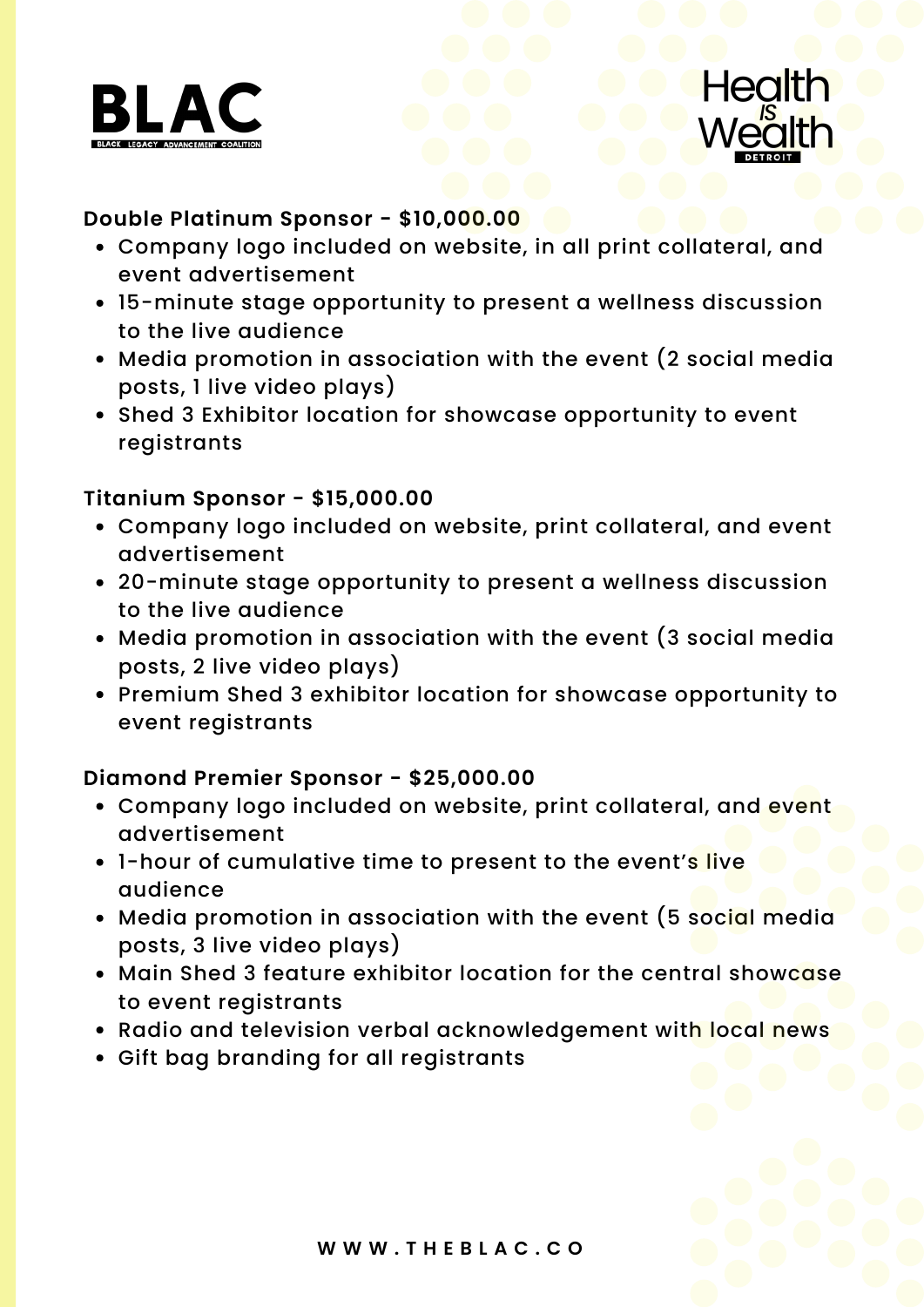



## TO SECURE YOUR SPONSORSHIP TODAY, EMAIL US AT INFO@THEBLAC.CO.

## IN KIND DONATIONS ARE ALSO WELCOMED.

FOR MORE INFORMATION, CALL US AT 313-327-1449 OR VISIT THEBLAC.CO/HEALTHISWEALTH.

TO MAKE YOUR SPONSORSHIP PAYMENT ONLINE, VISIT US AT: **WWW.THEBLAC.CO/DONATE**

## **IN THE DONATION COMMENT SECTION, PLEASE NOTATE: "HIW SPONSORSHIP PAYMENT FROM (YOUR ORGANIZATION'S NAME)"**

TO MAKE A SPONSORSHIP PAYMENT BY CHECK, MAKE THE CHECK PAYABLE TO: **BLACK LEGACY ADVANCEMENT COALITION** MEMO: HEALTH IS WEALTH

> MAIL TO: BLAC P.O. BOX 32088 DETROIT, MICHIGAN 48232

**W W W . T H E B L A C . C O**